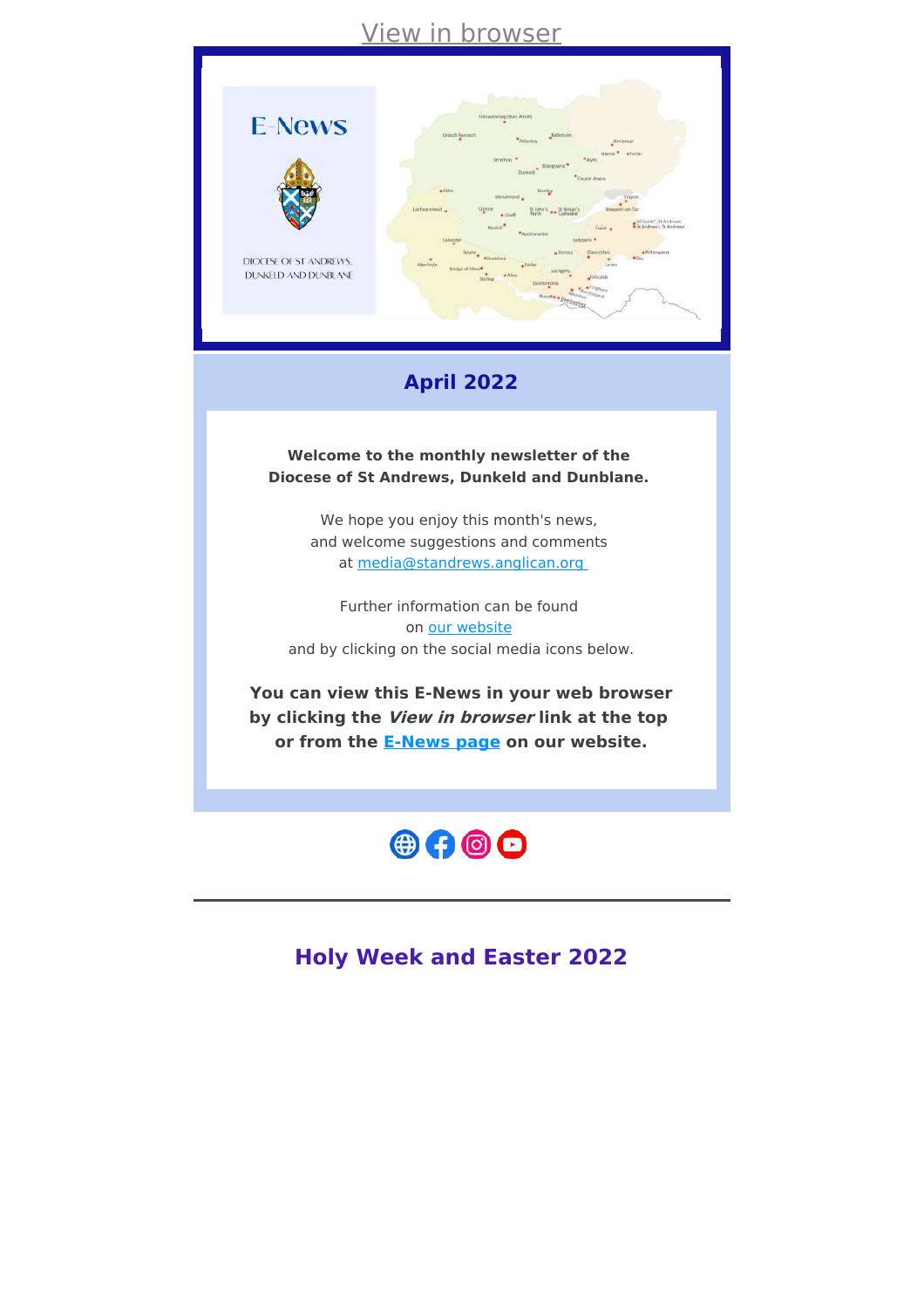

For the last month we have witnessed the violent assault on Ukraine and its people by the Russian army, and the humanitarian tragedy that it has caused. The daily images of destruction and death leave us horrified and heartbroken, and the growing evidence of indiscriminate killing makes us angry and afraid.

This is but one war affecting our world and what is happening to Ukrainian people is part of a worldwide humanitarian crisis that calls on our compassion. We remember also the victims and refugees of Syria, Yemen, and Tigray, and many other places of war and violent conflict.

Churches, like others, have condemned those who are choosing to wage the war in Ukraine, and those Russian church leaders who are seeking to bless it. Like very many Russian church members, clergy and laity, we reject this compounding of violence with blasphemy. We pray for those Russians who are bravely speaking out against this, and against the war.

But the war and our faith do touch each other in a different way. Christians throughout the world are about to celebrate Holy Week and Easter, when we remember the death and resurrection of Christ so that we may renew the heart of our identity as Christians. As scripture tells us, we were baptised into his death so that we may share his resurrection.

For Ukrainian Christians, this Holy Week - if it can even be brought to mind let alone celebrated - will express what has become the terrible reality for millions caught in the violence or fleeing from it as refugees. They are living through a Passion, a Crucifixion, which we can barely imagine.

But as we imagine Christ's suffering next week, we should remember also all who are suffering just a few hundred miles away in Ukraine, and further away in Syria, Tigray and Yemen, all places where Christ is suffering in those who suffer.

And as we remember their suffering alongside Christ's suffering, we should pray for our solidarity with them to grow and deepen. Out of that we may realise what it is we can do to support them by giving money, or volunteering at a refugee centre, or writing to government, or opening our homes. Most of all, by praying that there will be an end to war and that justice and peace may be established and rebuilding begin.

Holy Week and Easter recall every year the truth that God is a God who brings salvation out of suffering and life out of death, that in the resurrection God will wipe away every tear, and that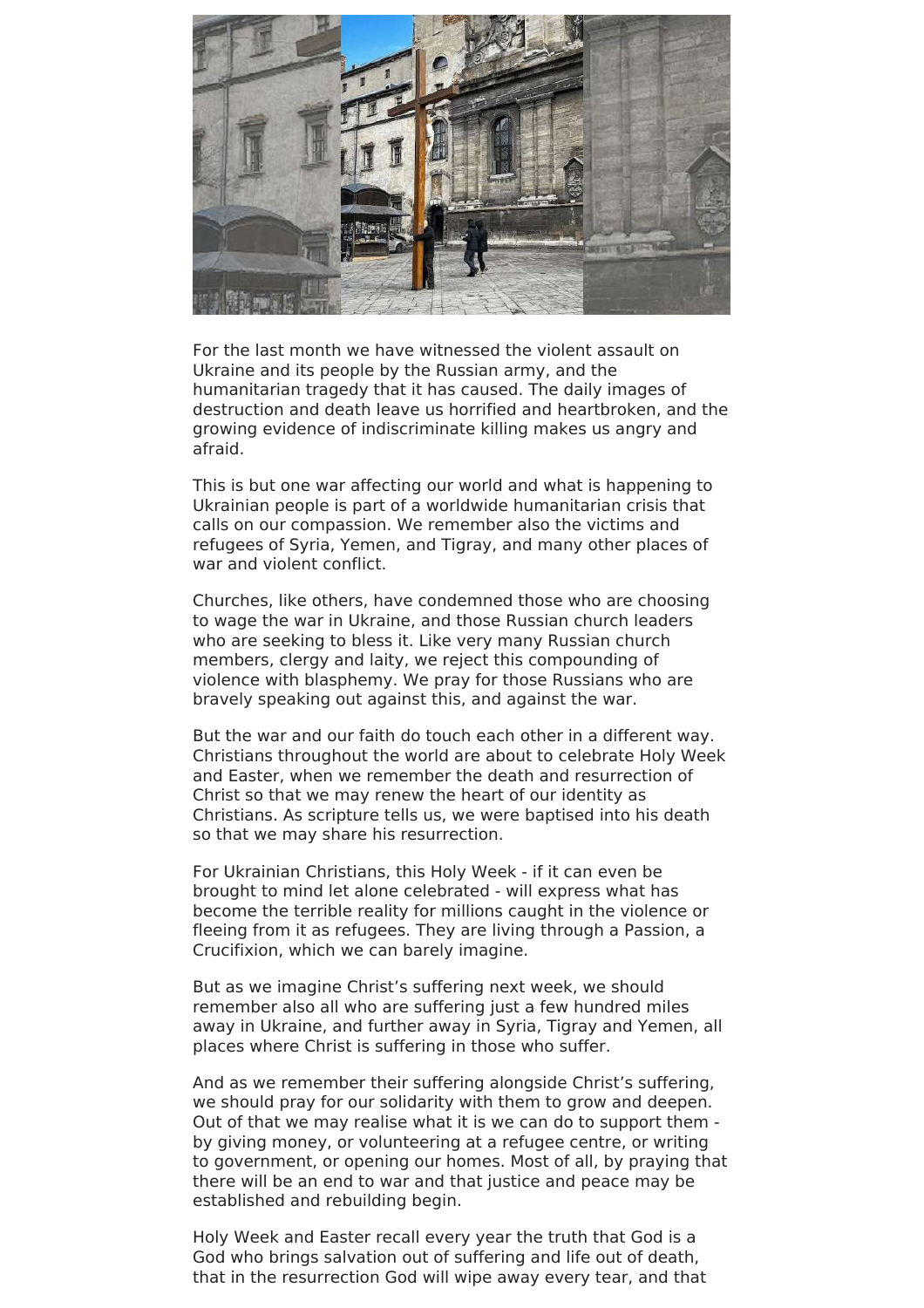death itself will die. That is the promise we are called to take into every situation of our own suffering, and the hope that inspires us to action in every situation where others are suffering.

Christ is risen. He is risen indeed.

Bishop Ian



# **Did you miss the March E-News?**

We currently do not have enough volunteers to produce the E-News monthly, so regrettably there was not one in March.

# **CAN YOU HELP?**



We are looking for someone who enjoys engaging with the life and mission of our diocese to join our media team as an E-News Volunteer.

- Do you enjoy creative aspects of promoting the mission of our diocese?
- Do you want to help raise awareness of the important ministries, initiatives and activities happening throughout our diocese - in our congregations and communities?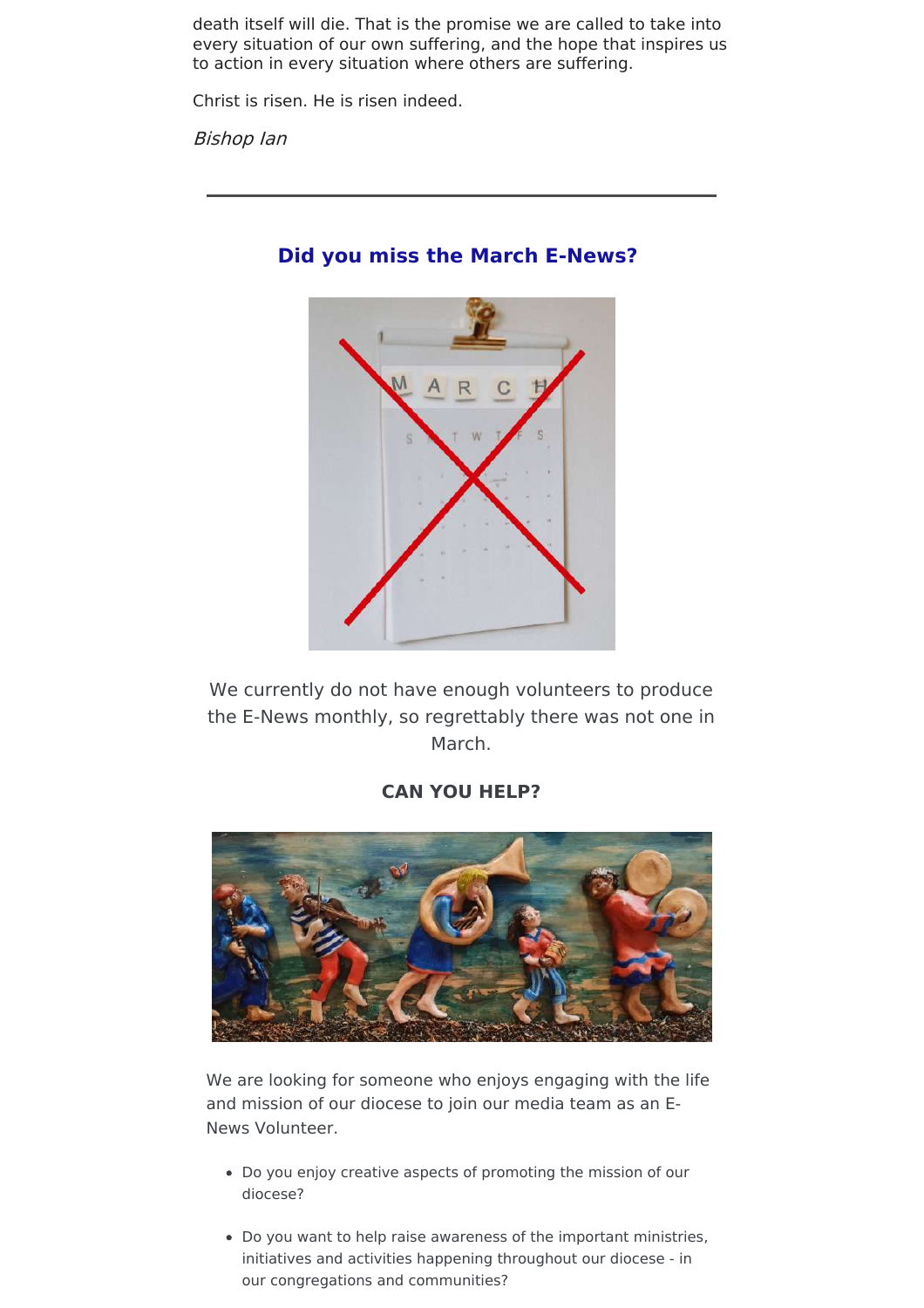- Do you enjoy discovering and sharing compelling stories?
- Do you like to write, edit, compile, work with images or design copy?

Do you resonate with ANY of the above, OR KNOW SOMEONE WHO MAY? Please let us know, and encourage others to get in touch.

If you are reasonably comfortable working with digital media, and can offer approximately 8 hours per month to our E-News communications efforts, we would love to have a conversation with you. Together we can explore how you might use your gifts within our E-News and media team to support our diocesan mission:

'Our diocese comprises <sup>a</sup> thriving group of hopeful, caring and committed congregations whose shared life, worship and effective engagement with people and issues in their communities attracts growing numbers of people from diverse backgrounds to share the values and work of our church.'

Please contact [Karen](mailto:ddm@standrews.anglican.org?subject=E-News%20Volunteer%20Enquiry) or the [Media](mailto:media@standrews.anglican.org?subject=E-New%20Volunteer%20Enquiry) Team if you have an interest in helping with the E-News and media in some way.

# **Walking Pilgrimage from Rochester to Canterbury in July**



There are a limited number of spaces for the walking pilgrimage from Rochester to Canterbury, set for **5th to 10th July 2022.**

### **In the steps of William of Perth**

A baker by trade and an ordinary Christian who gave freely to the poor of Perth, in 1201 St William of Perth set out on a pilgrimage to Canterbury, the place of the martyrdom of St Thomas Becket 30 years earlier. Near Rochester, William was murdered by his adopted son. William was buried where he died, but his body was later translated

to Rochester Cathedral after several miracles were attributed to his prayers.

The Pilgrimage will complete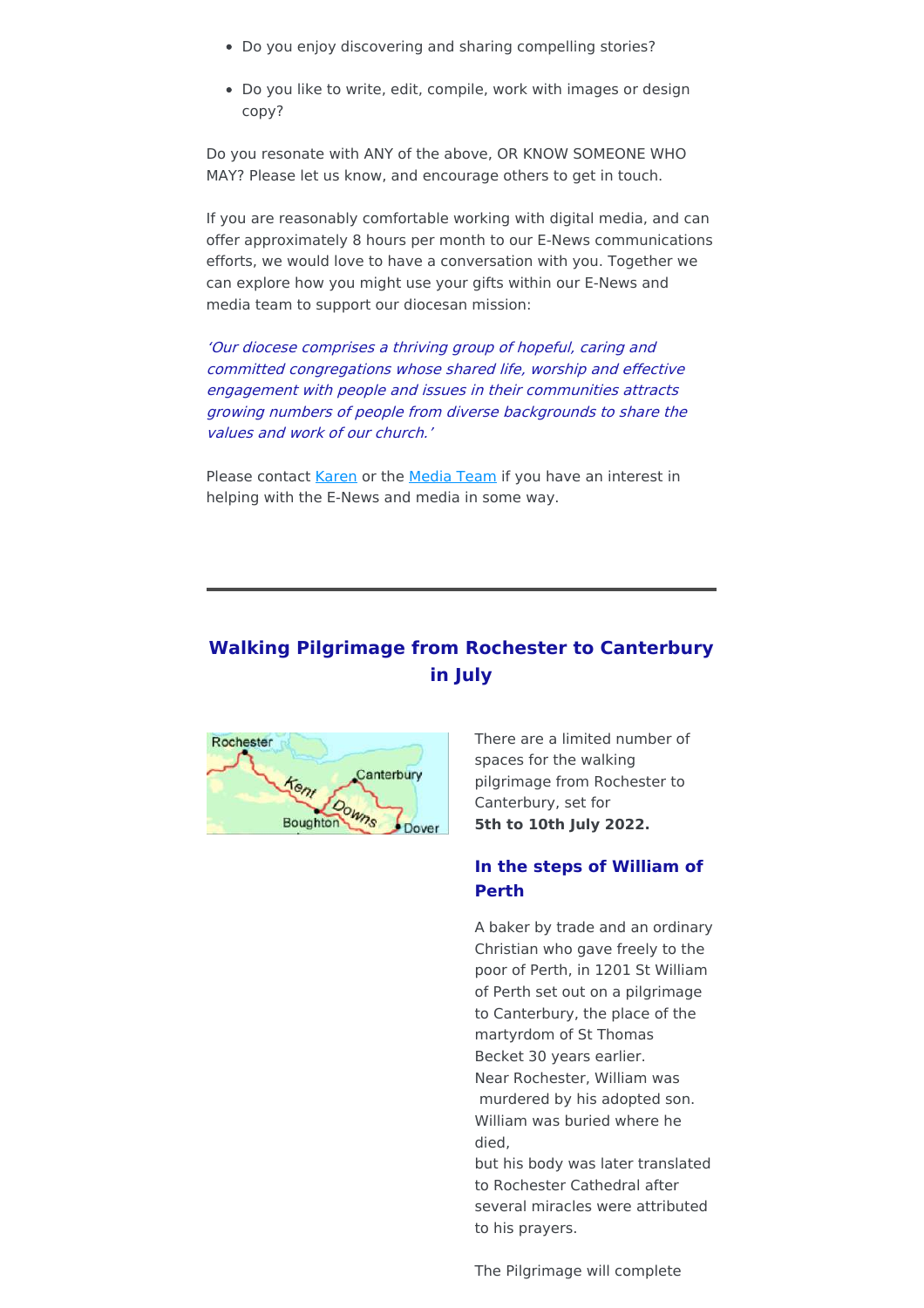

William's journey, from Rochester to Canterbury. The 40 mile walk between the two cities takes us through some lovely Kentish countryside and lasts around 5 days with overnight hotel stays on the way.

**COST** (as of 29th March 2022) (incl. return rail fares, Bed & Breakfast accommodation and cathedral tours)

> Single pilgrim: £450 Pilgrim couple sharing: £800 Deposit: £200

**To reserve your spot please email: [pilgrimage@standrews.anglican.org](mailto:pilgrimage@standrews.anglican.org)**

## **THE DEADLINE FOR DEPOSIT IS 30th APRIL**

## **Itinerary**

### **Apart from breakfast, all other food and drink at own cost.**

Every day there will be plenty of time to pause and visit pilgrim churches along the Way (and for rest stops in pubs!) which are all part of the pilgrimage experience.

### **5th July**

0911 Lumo train from Edinburgh Waverley to London Kings Cross 1425 London St Pancras to Rochester Check in at the Travelodge before exploring the city for a late lunch or last minute items to take on the pilgrimage. 1730 Evening Prayer / Evensong at the Cathedral and short 'William' tour

### **6th July**

Walking from Rochester to Thurnham (9 miles) (Evening prayer in St Mary Magdalene, Gillingham.) Overnight stay at the Black Horse Inn, Thurnham

### **7th July**

Walk from Thurham to Lenham (7.5 miles) (Evening prayer in Lenham)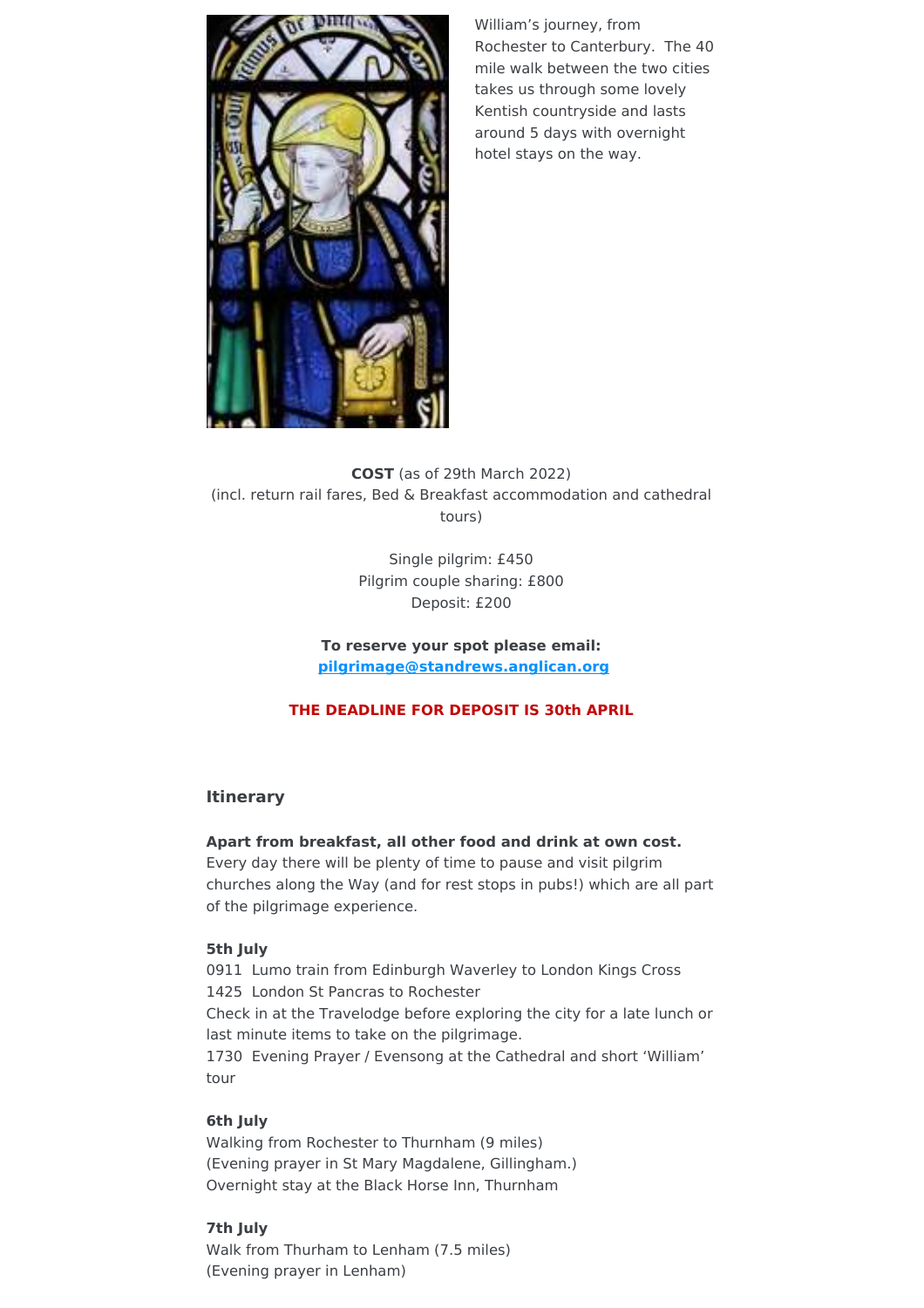Overnight stay at the Dog & Bear Inn, Lenham

#### **8th July**

Walk from Lenham to Chilham (12 miles) (Evening prayer in Chilham) Overnight stay at the Woolpack Inn

#### **9th July**

Walk from Chilham to Canterbury (6.5 miles) 3.30pm Evening Prayer / Evensong at the Cathedral followed by a tour (maybe up to the cathedral roof space as well?) Overnight stay in the Cathedral Gatehouse Hotel

#### **10th July**

Morning Prayer & Sung Eucharist in the Cathedral Lunch together at Strada 1426 train from Canterbury West to London St Pancras 1613 Lumo train from London Kings Cross to Edinburgh Waverley

**For more information on other Diocesan Pilgrimages in 2022 visit the [Pilgrimage](https://standrews.anglican.org/pilgrimage/) page on our website!**

## **Diocesan Synod 2022 Report excerpt**

Two years ago we had a Synod in person with never a glance back at how we might do this differently or to even guess at what was to come. Last year's Synod was our first online. What a challenge that was but thanks to our newly recruited Diocesan Digital Missioner we were able to have a very productive and enjoyable meeting.

This year once again it was online, on 5th March 2022. The day began with Bishop Ian leading the Eucharist from his very sunny window space, followed by a few orders of business.

After a break for coffee the first of two sessions began. There were three items in this in this session. After COVID - what concerns and what excites. These things were considered in breakout groups and then shared with the bigger meeting. Interestingly enough, some of the words that came out of the "what concerns" and "what excites" questions were the same. Many were concerned that numbers were dropping in church attendance but there were others that were excited about the new people beginning to attend church. IT and AV equipment has made us more connected to wider communities, but some have difficulties with making the connections with the communit ies on the doorstep. It was a fascinating discussion.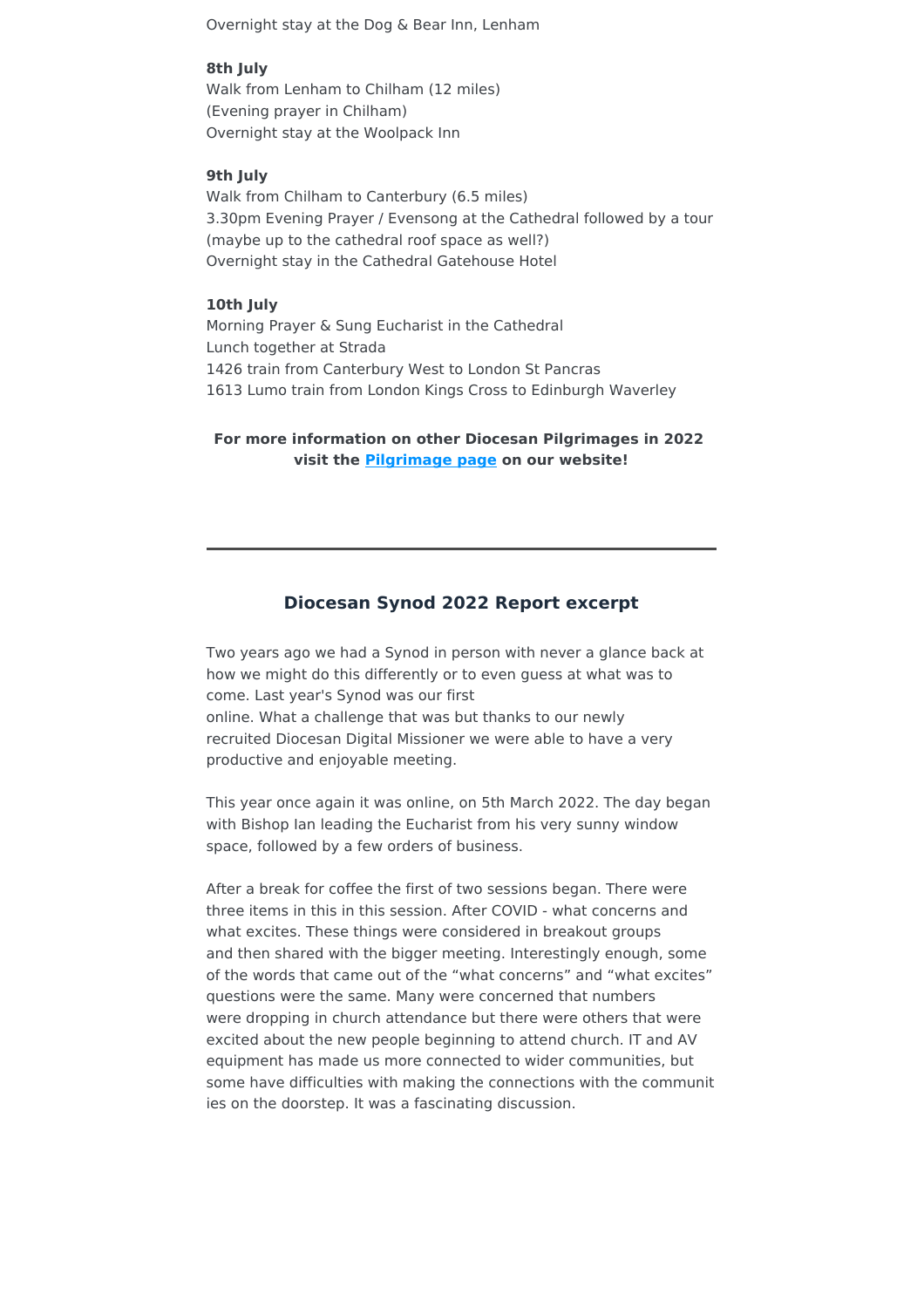

The second part to this session was on Climate Change. Revd Canon Elaine Garman gave a brief report and invited us to watch videos of initiatives happening around the diocese. There was a sense of people being inspired and encouraged by other people's stories.

The final part of this session was on Ecumenical projects. Mr Nick Cooke, Lay Rep from St Moddoc's, Doune and Secretary of the Scottish Pilgrim Routes Forum (SPRF) led a presentation on the Fife Pilgrim Way. Revd Jane Barron spoke regarding the new Pilgrim Pastor. This is a new joint initiative with the

SEC, Church of Scotland and SPRF in the ethos of the St Andrews Declaration.

Finally, there was a video from the Stirling Presbytery with Revd Dan Harper, Minister at Bridge of Allan and various people from the SEC and Church of Scotland. Their enthusiasm for working together going forward was uplifting and very encouraging.

The session after lunch was led by Revd Canon Christoph Wutscher and Revd Nerys Brown who led us through the consideration of the new liturgy from General Synod. The final part of the day was to consider the proposal "that Lilias Graham be included in the Scottish Episcopal Church Calendar on account of her faith-filled life and example". Both the new liturgies and the inclusion of Lilias Graham to the SEC calendar were approved to be taken to General Synod for consideration.

It was an interesting and inspiring day with excellent speakers and topics to consider. My sense of the day was one of inspiration in these dark days and the essence of hope in our daily lives. That what we do in this small corner of the world has some impact and outcome.

Carol Aitchison

# **Climate Change Group**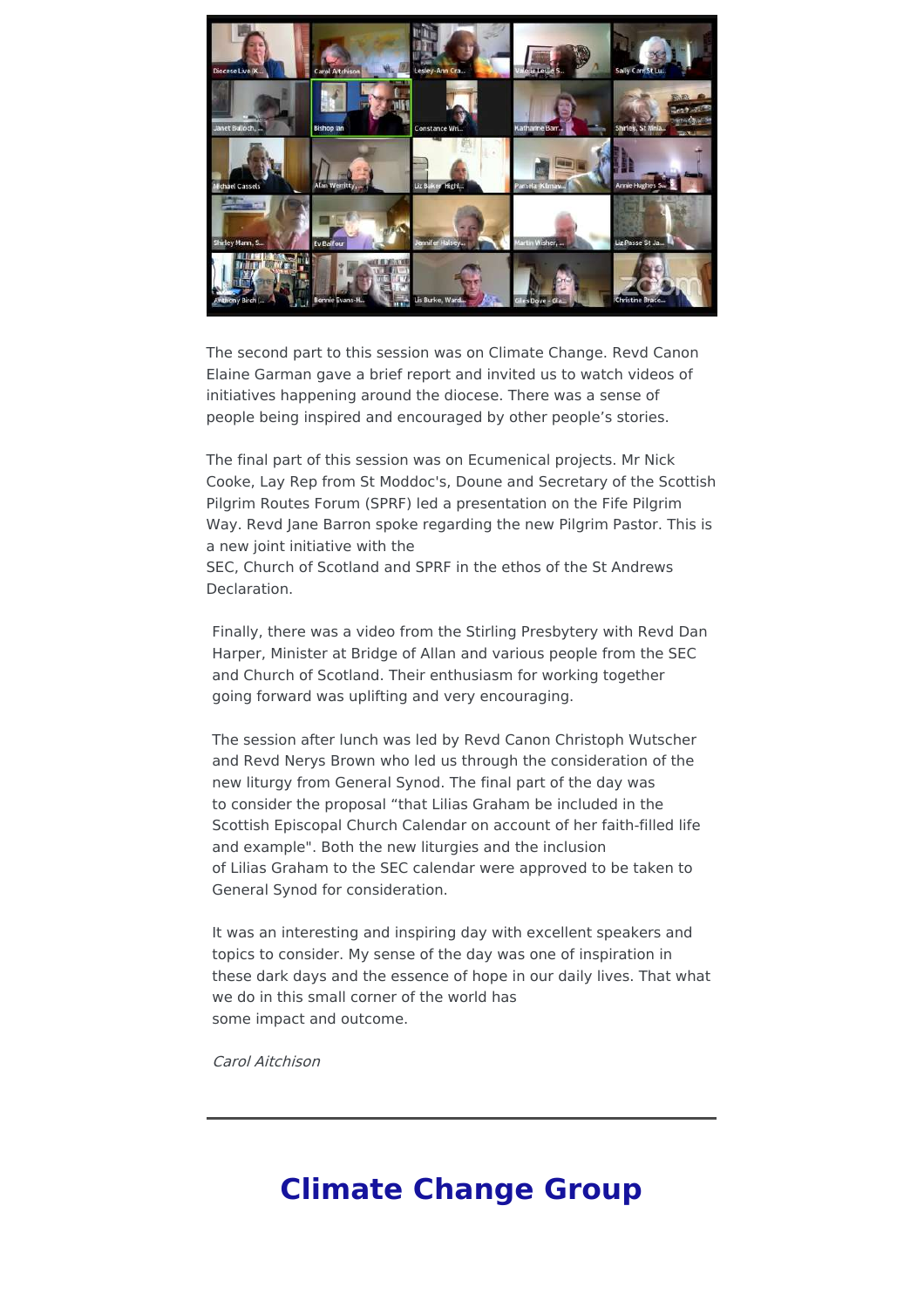

## **Promoting Biodiversity and Conservation – Spring is in the air!**

Isn't it wonderful to hear all the birdsong now? It helps us to really connect with the joy of spring.

There are some useful resources available with ideas for simple, small activities that we can do in our gardens (whether at home, at church or in the community) and in the wider countryside as we look about us. You might already have left a patch of grass unmown to feed the bees, or planted some wildflower seed, or even created a 'bug hotel'! If so, please do let us know as every little action in our collective community adds up to a bigger whole.

This booklet is from the Eco-Congregations Scotland website and includes children's activities and simple guides to help us look around to see where little things might make a difference: [faithactionfornature](https://faithactionfornature.org/2018/02/08/spring/)

NatureScot has 10 ideas, and some very nice videos on this website [nature.scot](https://www.nature.scot/make-space-nature-spring)

The Diocesan Climate Change group would love to hear more about anything that you know about too!

Elaine Garman

### **TOOLKIT from the Provincial Environment Group**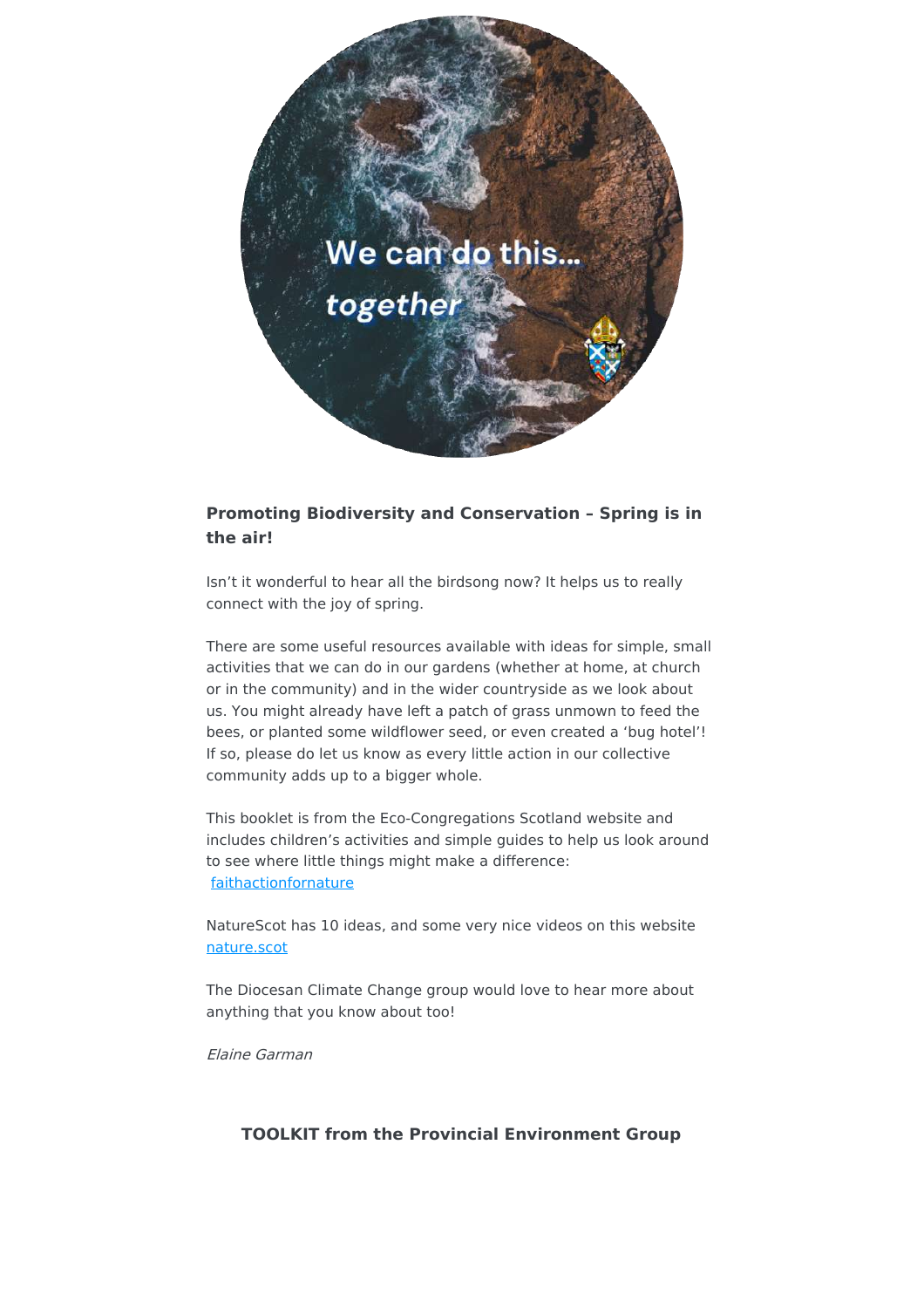

In March 2022, the Provincial Environment Group (PEG) published [Towards](https://www.scotland.anglican.org/towards-net-zero-2030-toolkit-checklist-and-energy-footprint-analyser-published/) Net Zero 2030, comprising a Toolkit and Checklist working document, and an Energy Footprint Analyser.

All charges please note that the first task, submission of the charge's completed Energy Footprint Analyser, has the deadline Wednesday 25th May.

# **Our Climate Pilgrimage**

**So many ways to make <sup>a</sup> difference - what's your story?**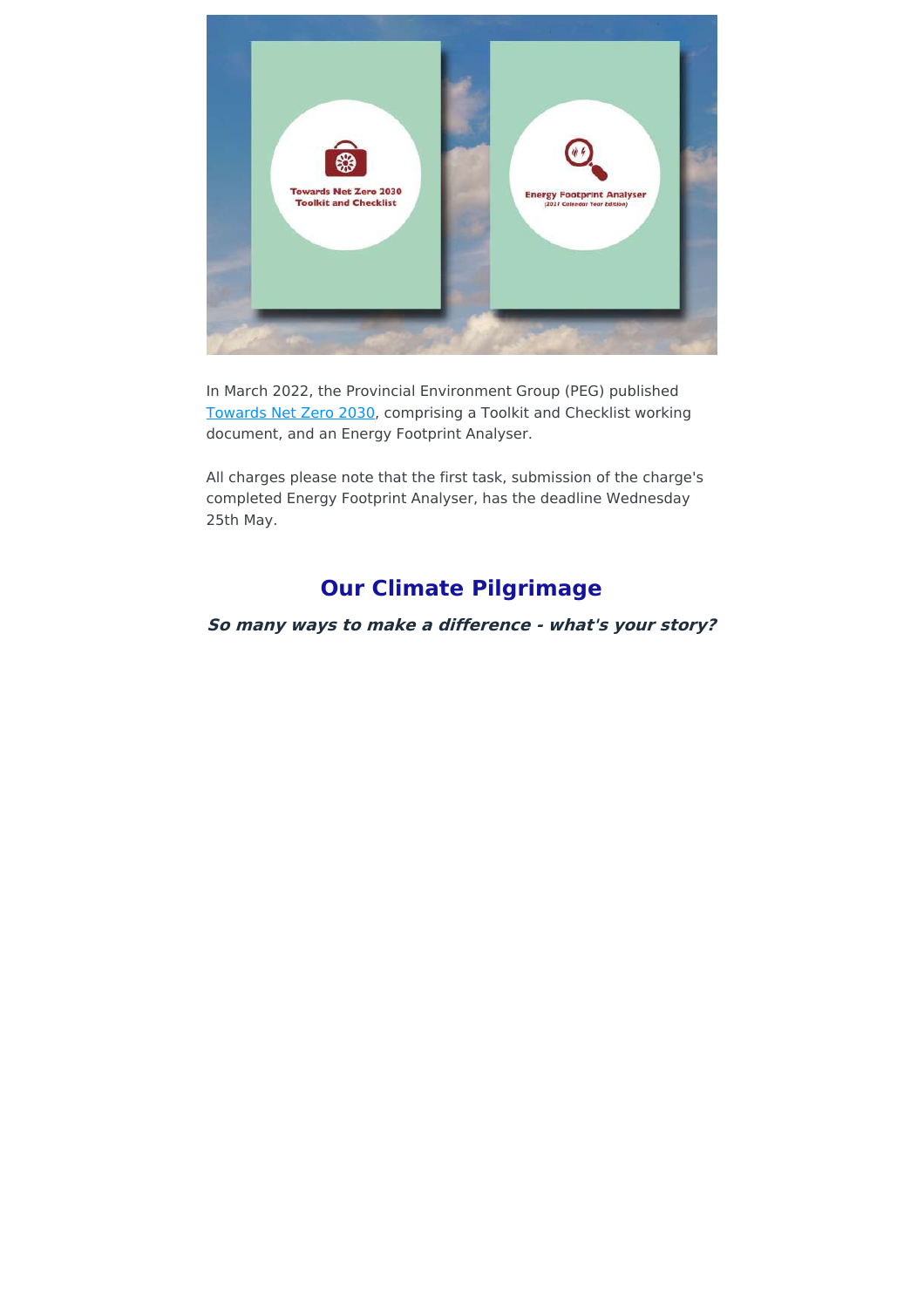

This stunning work is by Anja Rožen, a 13-year-old elementary school student from Slovenia.

She is the winner of the international contest Plakat MIRU. She was chosen among 600,000 children from all over the world. "My poster represents the earth that connects and unites us. People stick to each other. If one person let go, the rest will fall. We are all connected to our planet and to each other, but unfortunately we are little aware of it," said the young creator.

## **May this inspire all of us to remember we are truly all in this TOGETHER.**

**\*\*\*\*\***

### **Climate Adventurer makes landfall in Philippines**

In the [February](https://7hgqo.r.a.d.sendibm1.com/mk/mr/VVfwjrf7KlvLwJndFMxP5z4TpIuF08-nqLaPMH6s-Y4Va5R20K4HmvrutLHKtVMGMP9J_UzZaFPC_7npIIU79IermHyZRim74poesUVN8c_ZPGZg5KyGVW6jgrVxghNaDu33) 2022 E-News, we heard about Erden Eruç who launched his rowboat from Crescent City, California on 22 June 2021 to begin his Pacific Ocean crossing to help raise awareness about plastics in the ocean with the Ocean [Recovery](https://www.erdeneruc.com/ocean-recovery-alliance) Alliance and to record data for NOAA (the US National Oceanic and Atmospheric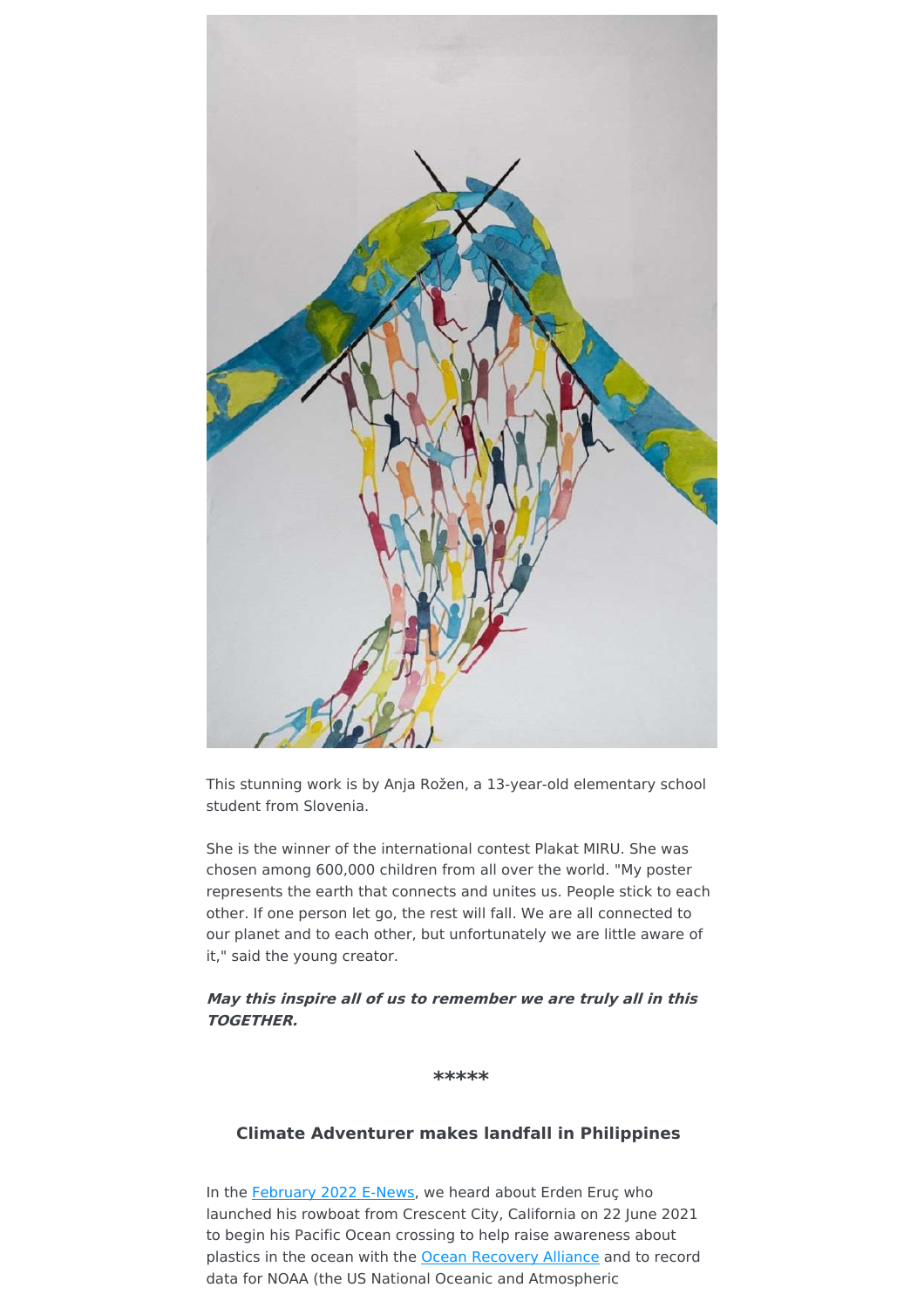Administration).

Two weeks ago, after 275 days at sea, with brief stops only in Hawaii and Guam, Erden reached Legazpi City in the the Philippines. Currents from the underwater volcanic eruption near Tonga prevented him from following his planned route through the China Sea to Hong Kong.

Due to upcoming Typhoon season, he will have to postpone the remainder of his circumnavigation of the earth until late in 2022.

Erden arrived in Legazpi City, Philippines on 24th March 2022





#### **\*\*\*\*\***

Please visit our **[Diocesan](https://standrews.anglican.org/climate-change-group/) Climate Change Group page** to see updates, information and highlights of your stories, initiatives and projects so we can celebrate together steps taken toward better care for creation, and also challenge and encourage all of us on our journey to becoming carbon neutral.

Look around, what compelling story or initiative do you see? Share it with us!

Who inspires you?

# **We can DO this... together!**

### **Provincial Youth Committee Newsletter**

The Spring edition of the Provincial Youth [Newsletter](https://www.scotland.anglican.org/who-we-are/organisation/boards-and-committees/mission-board/youth-committee/the-provincial-youth-newsletter/) brings exciting news of this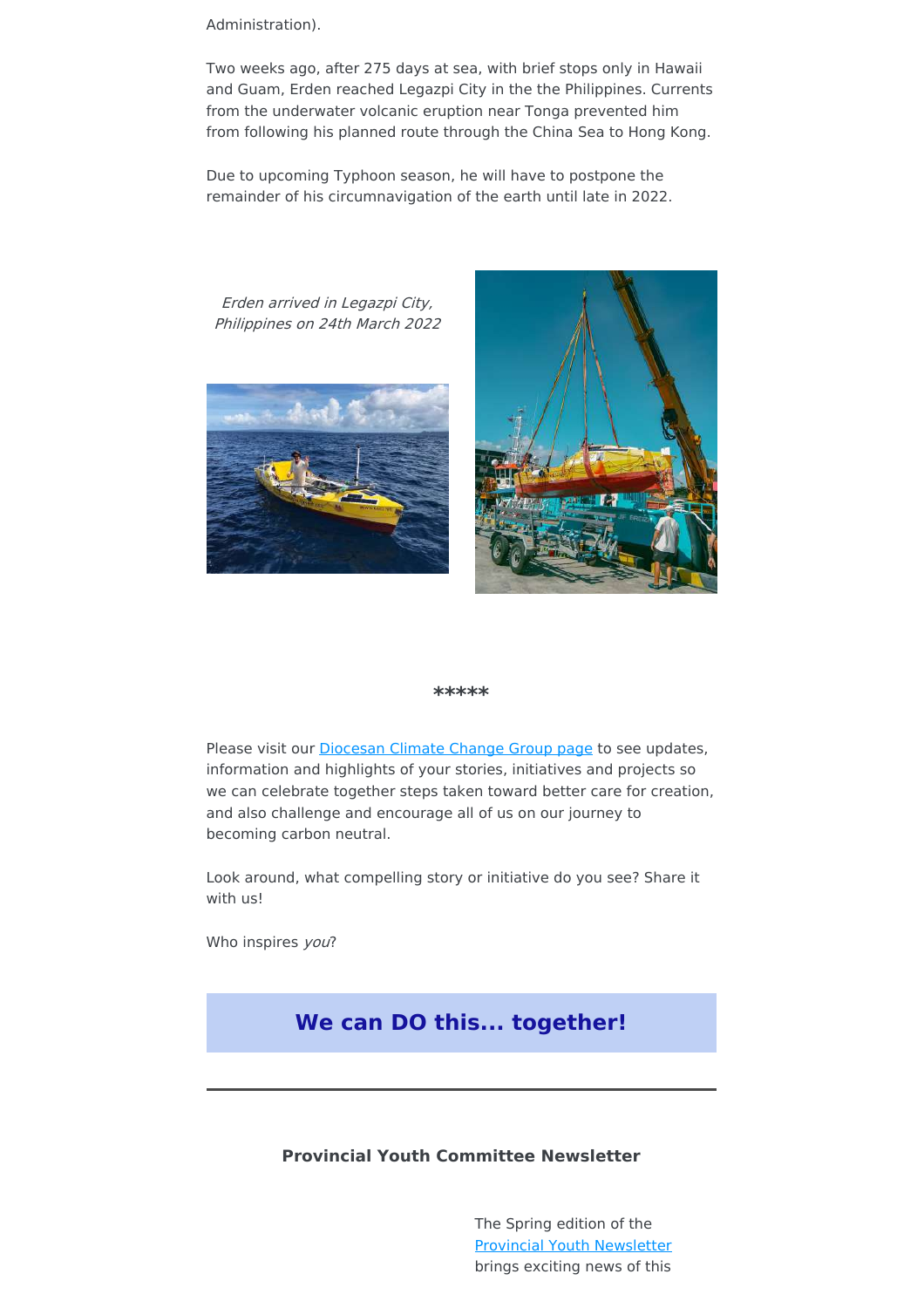

year's Provincial Youth Week, which is now open for booking and will be held in person for the first time since the pandemic began.

The theme is 'God's Year: Out of the Ordinary', and the headline article highlights what is in store for delegates, as well as the new Youth Week (or "Yeek") website and a moving promotional video, in which young people talk about what the event means to them.

# **Artists and Theologians launch multidisciplinary Interface arts exhibition**

What does it mean to connect to others in a world of masked faces and virtual meetings? What helps and hinders humanity's neverending search for communion?

**Please join us for the opening night launch event of Transept's 2022 exhibition, Interface on FRIDAY 8th April at All Saints' Church in St Andrews!**

**Come mingle, view the art and meet the artists at 7pm before the performance begins at 7:30pm.**

This year's exhibition put on by Transept, a group of artists and theologians connected to the Institute for Theology, Imagination and the Arts at St Andrews, explores what helps and hinders humanity's never-ending search for communion.

The exhibition will be open to the public 9am-4pm from Saturday, April 9th until Wednesday, April 13th.

**And don't miss a special evening of Playback Theatre in among the art on Tuesday 12th April at 7pm!**

**An exhibition…**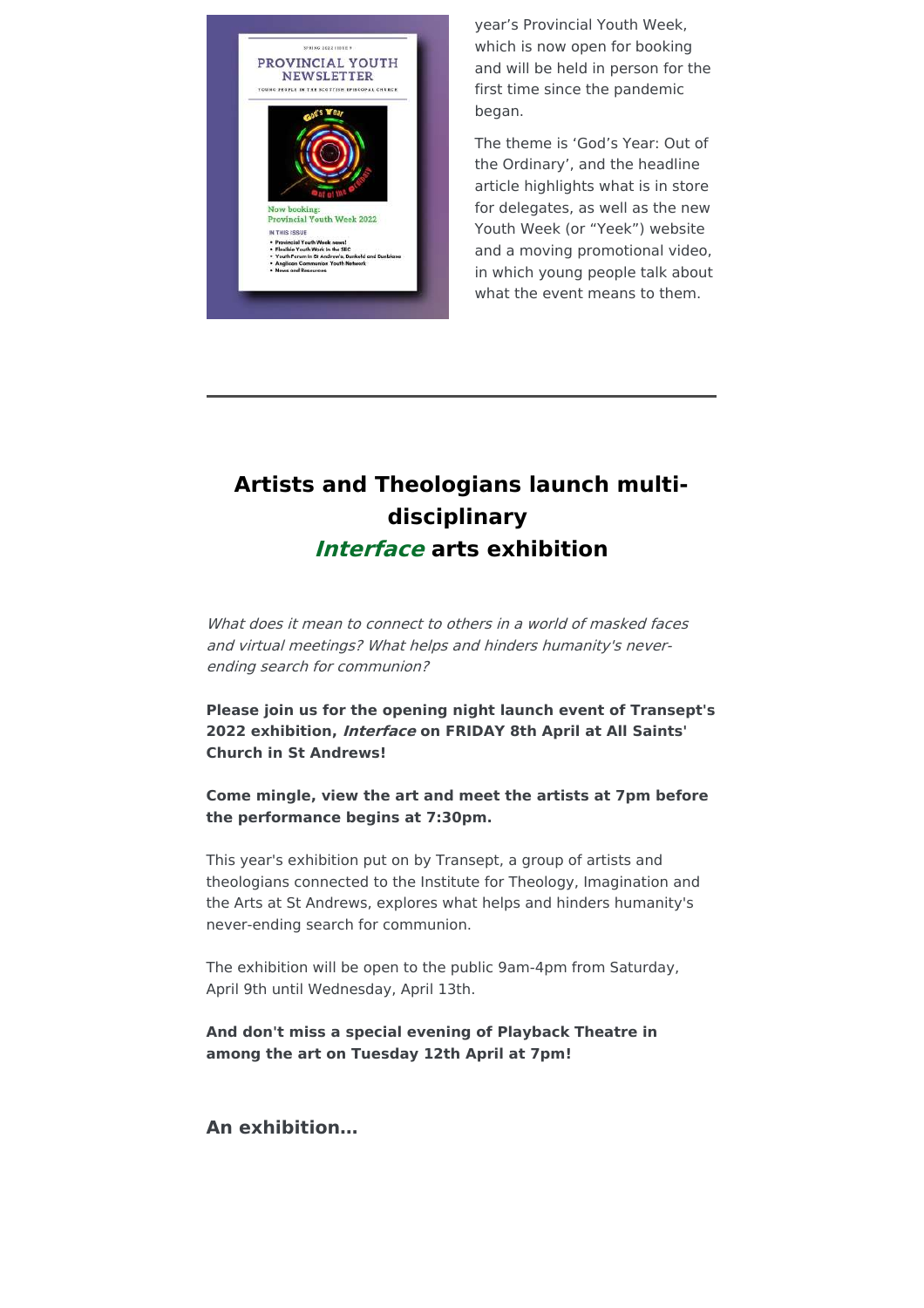

# And TWO performances in the exhibition space...

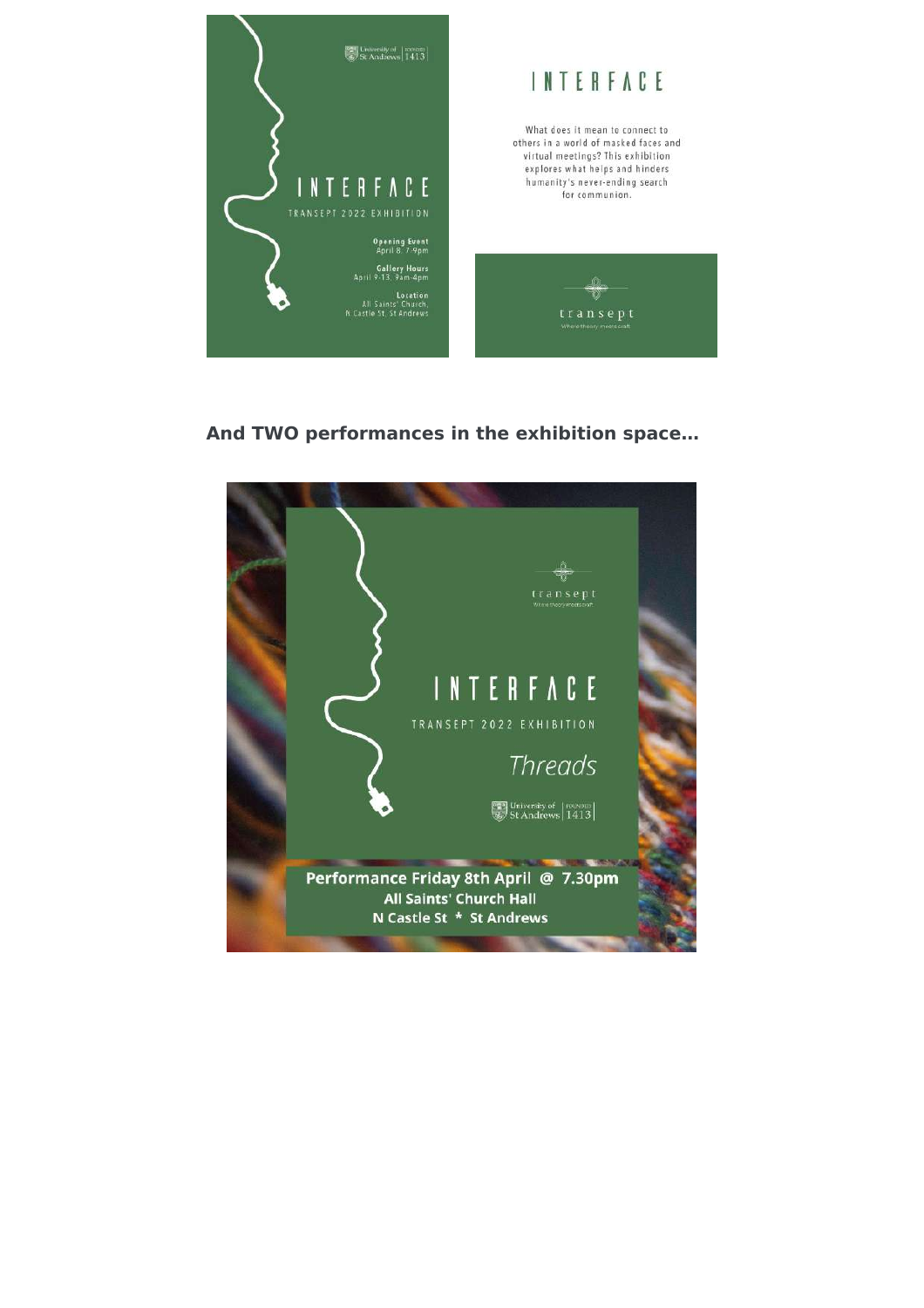

# **A New Art Exhibition Launches at the Bield!**

The Stations of the Cross are a mini pilgrimage, a set of meditations which help us to remember and share in the Passion and Death of Jesus Christ.

During the early centuries of the church, Christians travelled to Jerusalem to walk in Jesus' footsteps.

Pilgrims travelling to the site of Christ's crucifixion often walked one particular route known from the 16th century as the Via Dolorosa.

They would stop at regular intervals to pray and to remember key moments of Jesus' suffering and crucifixion.

When pilgrimage to the Holy Land became difficult, imitation Stations of the Cross spread across Europe.

\*\*\*

Come make a pilgrimage of your own at the contemporary re-creation of the stations in this exhibition.

Liz Crichton, Art Facilitator at the Bield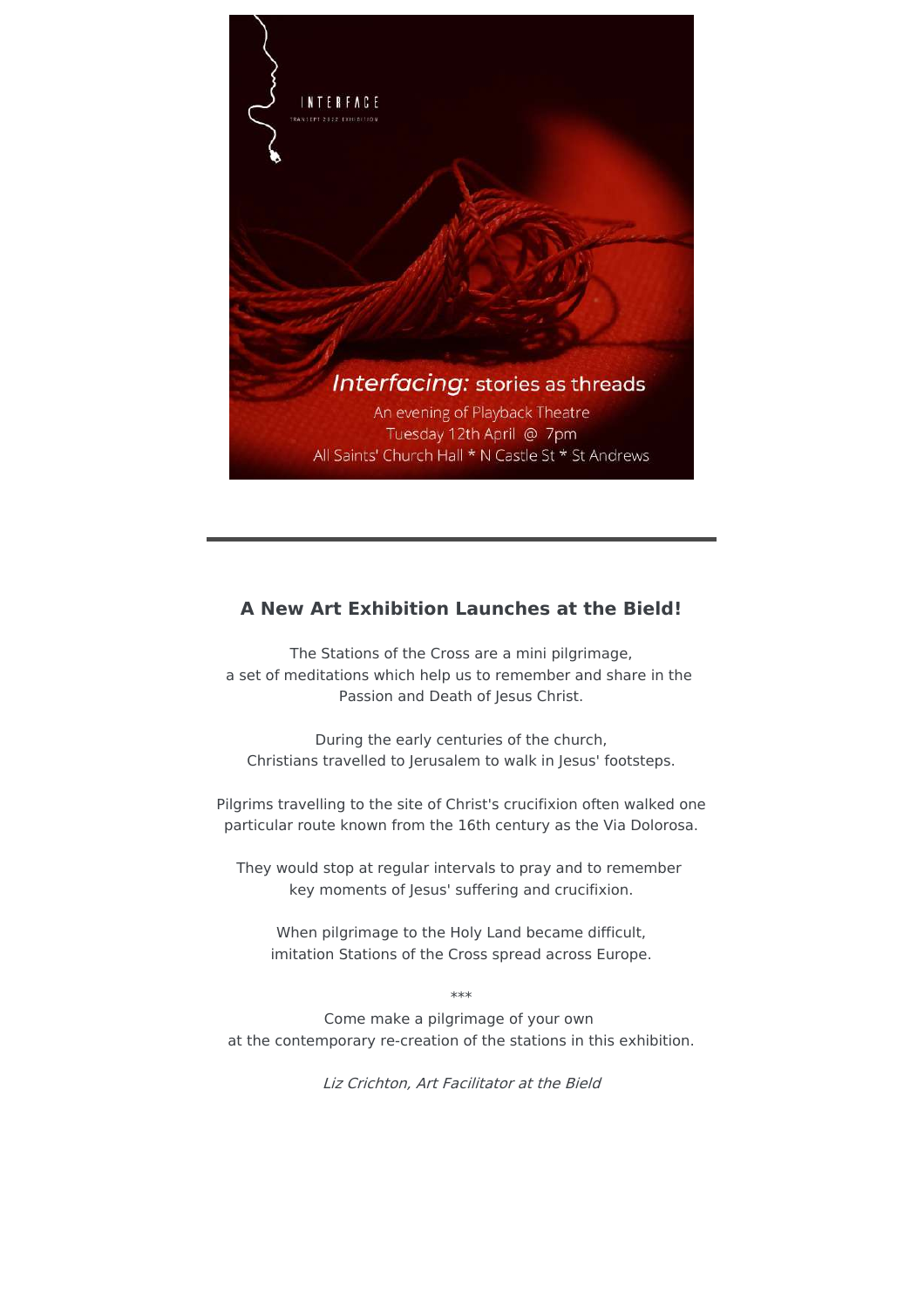# **Stations of the Cross**

**Exhibition with meditations** 



A contemporary interpretation by invited artists Each artist started with a pallet...

# **The Barn Gallery**

@The Bield at Blackruthven, Perth, PH1 1PY

# 8th April 2022 to 20th May 2022

Closed Mondays and every other weekend

# Open from 10:00 to 16:00

Open Dates 8<sup>th</sup> April 2022

12th - 17th April 2022

19th-22nd April 2022

26th April-1st May 2022

 $3^{\text{rd}} - 6^{\text{th}}$  May 2022

 $10^{th} - 15^{th}$  May 2022

17th -20th May 2022

www.bieldatblackruthven.org.uk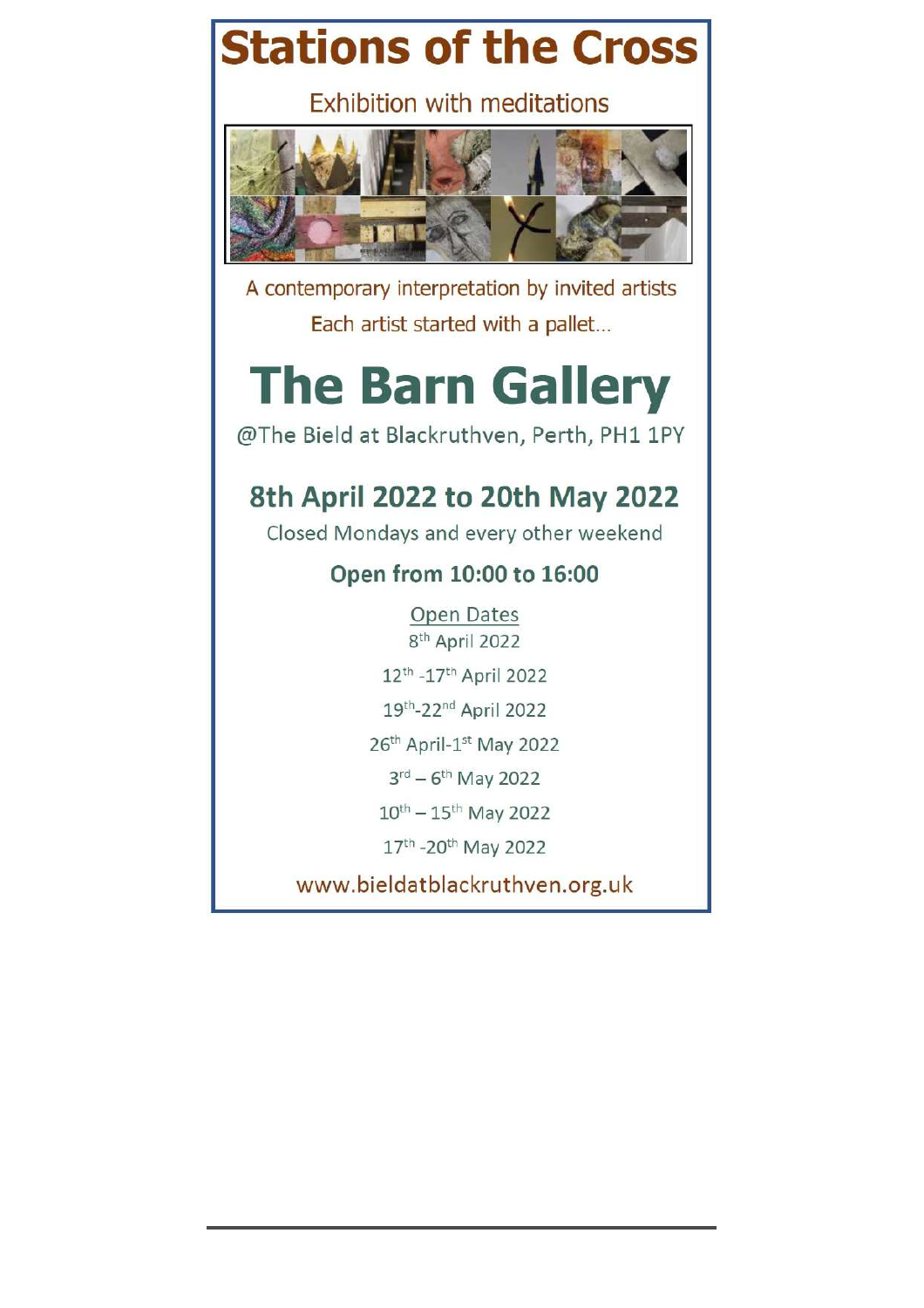# **Music in Aberfoyle: Palm Sunday Concert**



A concert will be given on Palm Sunday by STEWART KEMPSTER, bass, KATHERINE WREN, viola, DAVID MARTIN, viola, and KEVIN DUGGAN, organ.

### **Concert details:**

# **Palm Sunday, 10th April at 3pm in St. Mary's Church, Aberfoyle**

Their programme will be:

Adagio ma non tanto From Brandenburg Concerto No. 6 (BWV 1051) J S Bach (1685-1750)

> Betrachte, meine Seel From Johannespassion, (BWV 2450) J S Bach

Passacaglia on an old English tune Rebecca Clarke (1886-1979)

> Panis Angelicus Cesar Franck (1822-1890)

Fantasia for viola and organ York Bowen (1884-1961)

Spirituals: Deep River Swing low, sweet chariot Trad.

Paraphrases on "Veni creator" Kevin Duggan (b. 1959)

Irish folksongs: She moved through the fair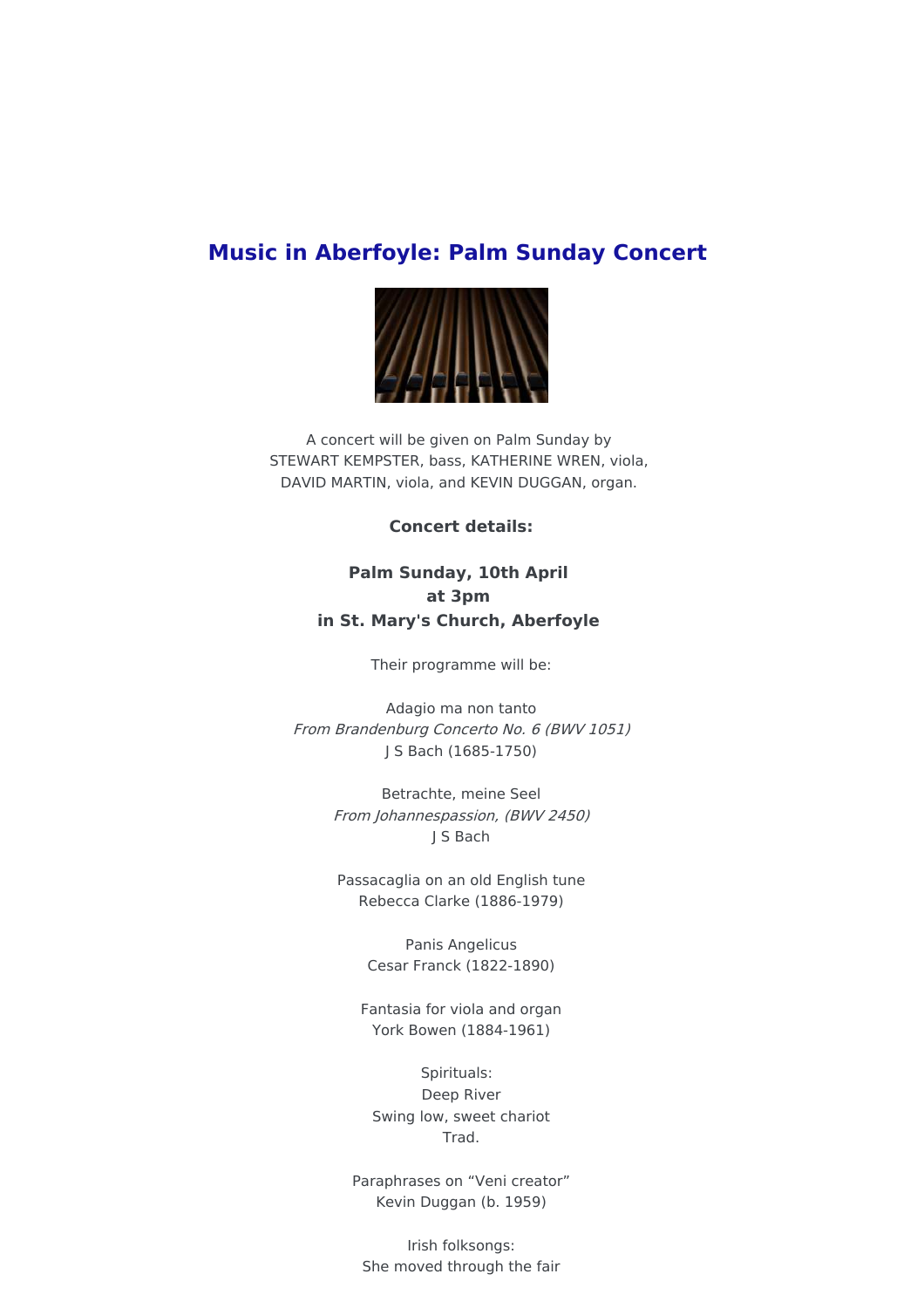#### Danny Boy Near to Banbridge town

Kevin is well known to us, having given several most enjoyable concerts over the years, and has assembled a distinguished group of colleagues to perform this varied programme with a Passiontide flavour.

The concert will last an hour, and will be followed by tea. Entrance is by voluntary donation and places may be booked by responding to this [email](mailto:aberfoyleconcerts@gmail.com).

> With best wishes, Christopher Road

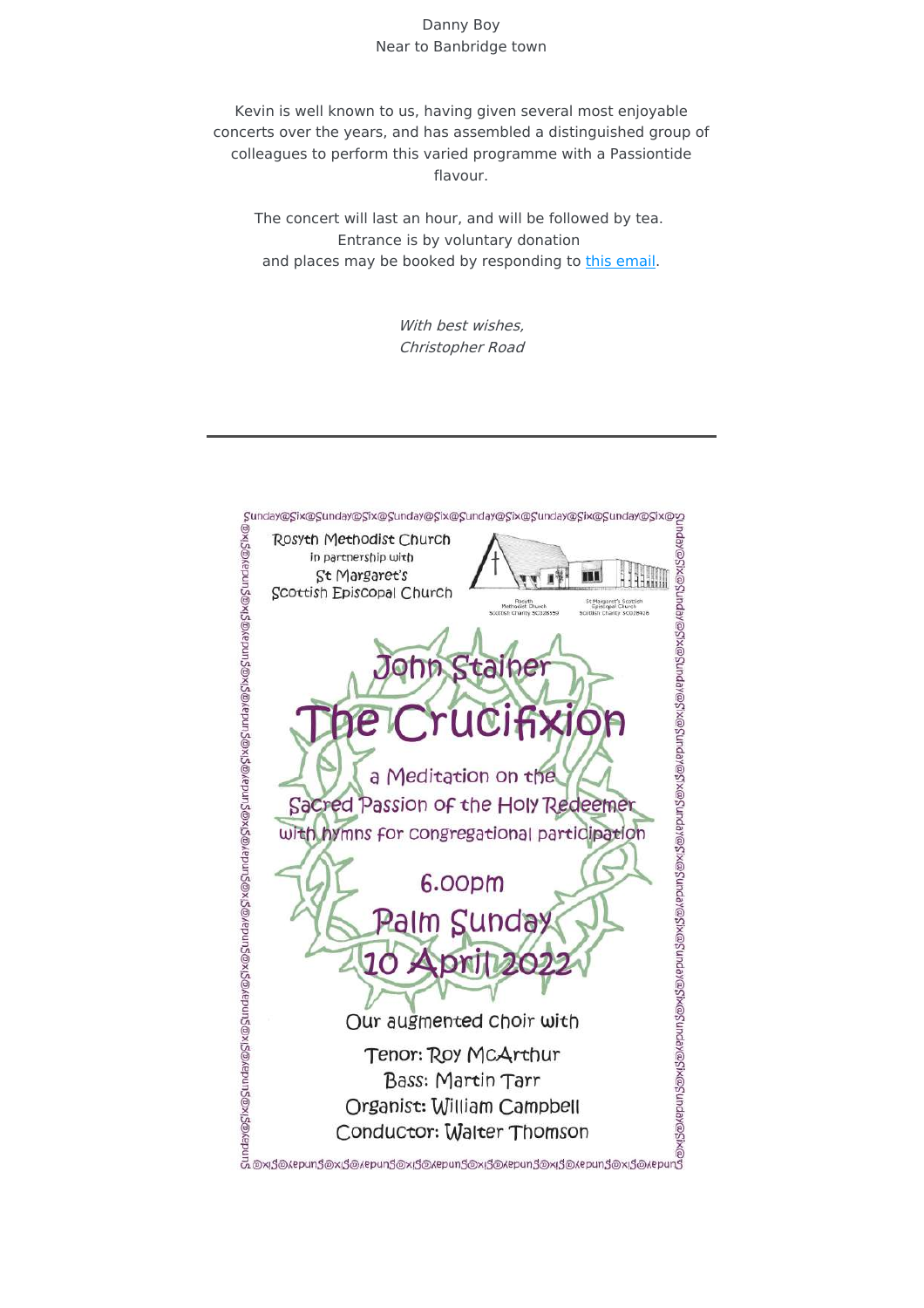Music for Holy Week

Colleen Nicoll Soprano Ulrike Wutscher Mezzo-Soprano







Pergolesi Stabat Mater and Arias from Handel's Messiah

Accompanied by John Walker and string ensemble

Sunday the 10th of April, 3pm St Marys Episcopal Church, Birnam

**Admission Free - Collection** for Ukraine and The Bishops **Lent Appeal**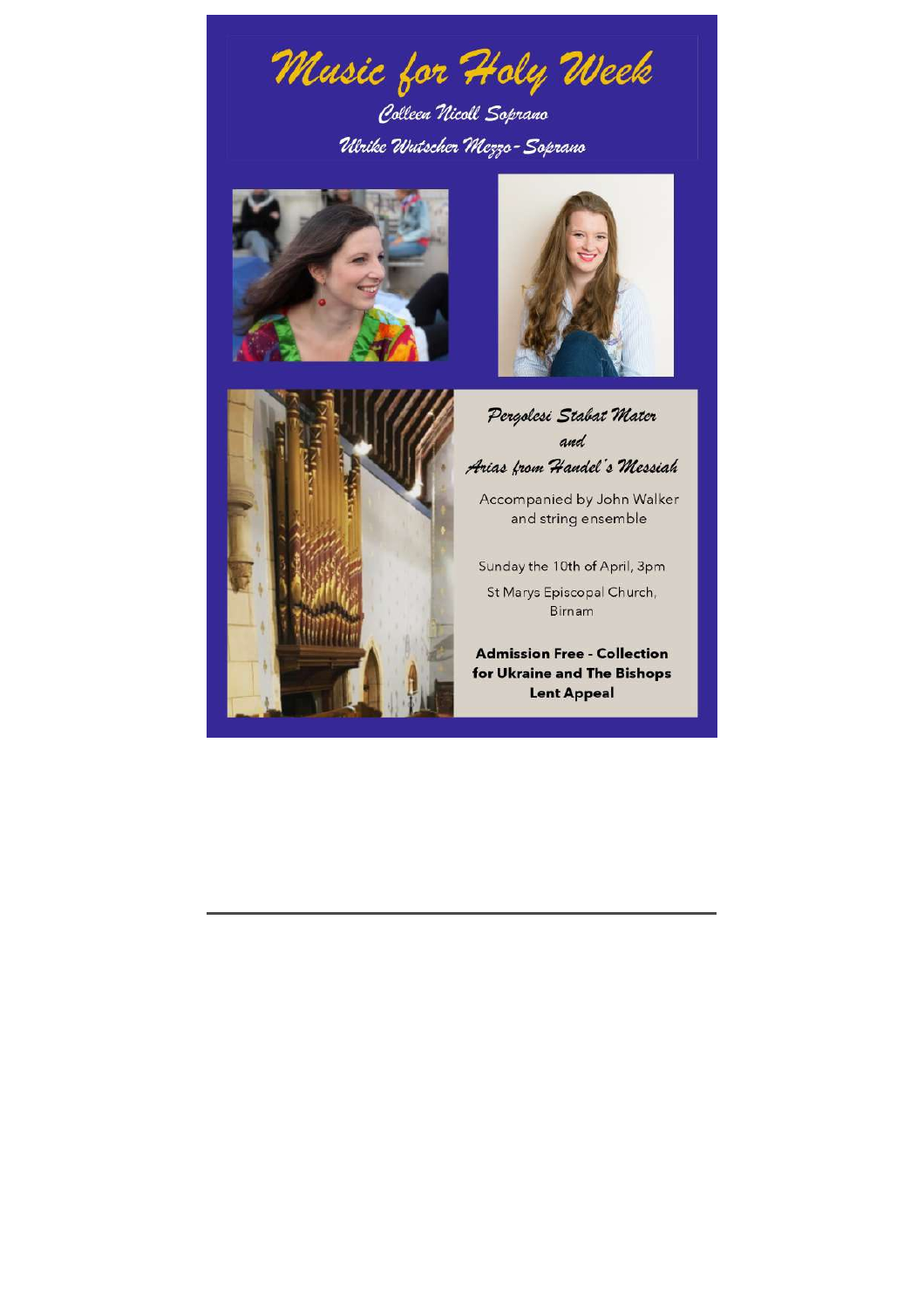



# **ST JOHN'S PASSION** by

# **HANDEL**

Sung by the choir of Perth Cathedral with invited soloists directed by Geoff Bolton

An hour of readings and reflective music as we move into Holy Week

PALM SUNDAY **IOTH APRIL** 3.30PM

St Ninian's Cathedral North Methven Street Perth.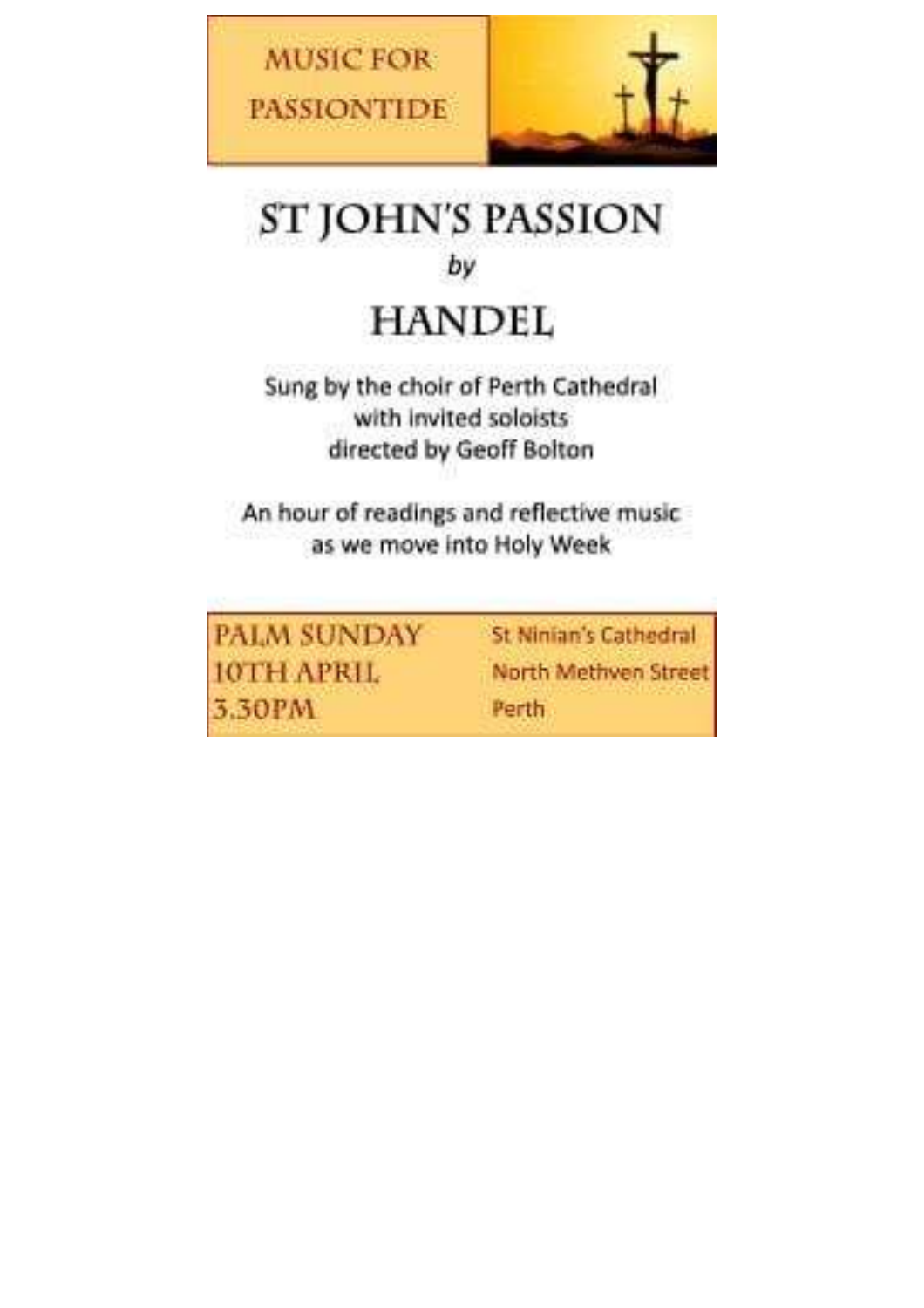

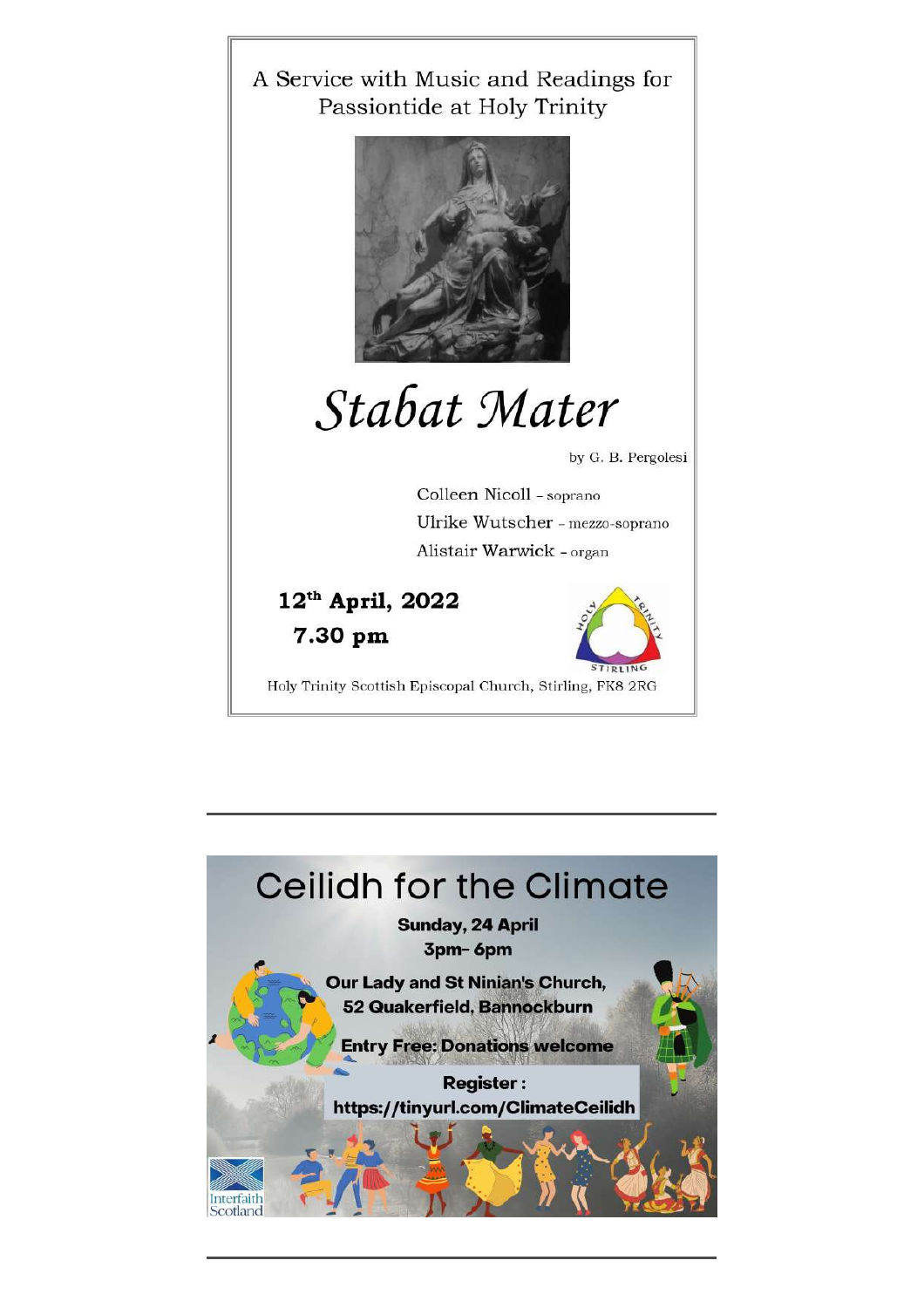# **Lambeth Conference 2022**



The Lambeth Conference of Anglican Bishops from around the world is taking place **in Canterbury from 26 July to 8 August**. It was postponed in 2020, but is going ahead this year instead. However, because of pandemic travel concerns, visiting bishops have been requested to travel directly to Canterbury, and dioceses in Britain are no longer being asked to offer hospitality. That means, very regretfully, that Bishop Marinez of Amazonia (Brazil) and Bishop Paritosh of Calcutta (India) will not after all be able to visit us in the Diocese before Lambeth.

The Global Partnership Committee is working on an alternative plan to have a **Diocesan Gathering** on the Lambeth Conference theme ('God's Church for God's World') **after the Conference** instead of before it - in September perhaps - celebrating our global partnership links, including a report of the Conference from Bishop Ian and, possibly, online participation by Bishop Marinez and Bishop Paritosh.

For information about the Lambeth Conference click [here](http://www.lambethconference.org/).

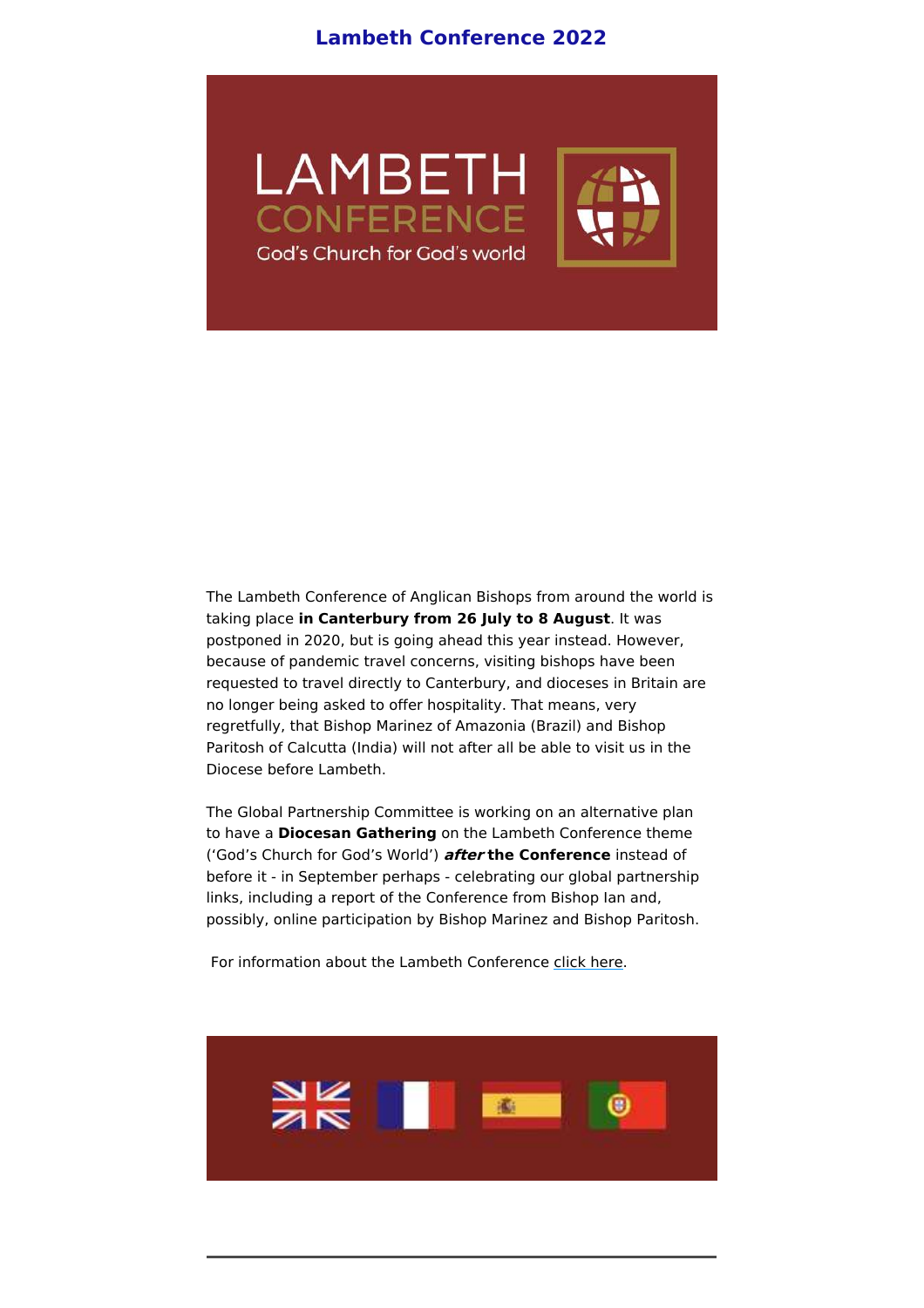

# **Our (Digital) Pilgrimage: Let's Chat!**

I would love to hear how things are going in your congregation, including, but not limited to:

- what is going well
- how you and your congregation are impacting your community, and are impacted **by** your community,
- and how you are connecting with your mission, among other things, including online goals.

I welcome the opportunity to accompany you in this exploration, and how together we might plan for your vision for 2022.

Please get in [touch](mailto:ddm@standrews.anglican.org?subject=Connecting%20re%3A%20Our%20(digital)%20Pilgrimage) if you are interested in a conversation!

Karen Digital Missioner



# **Diocesan Dates for your Diary**

| <b>10th April 2022</b> | Palm Sunday (Start of Holy Week)           |
|------------------------|--------------------------------------------|
| <b>14th April 2022</b> | Maundy Thursday (Chrism Mass at Cathedral) |
|                        | Good Friday                                |
| <b>15th April 2022</b> | Easter Day                                 |
|                        | General Synod                              |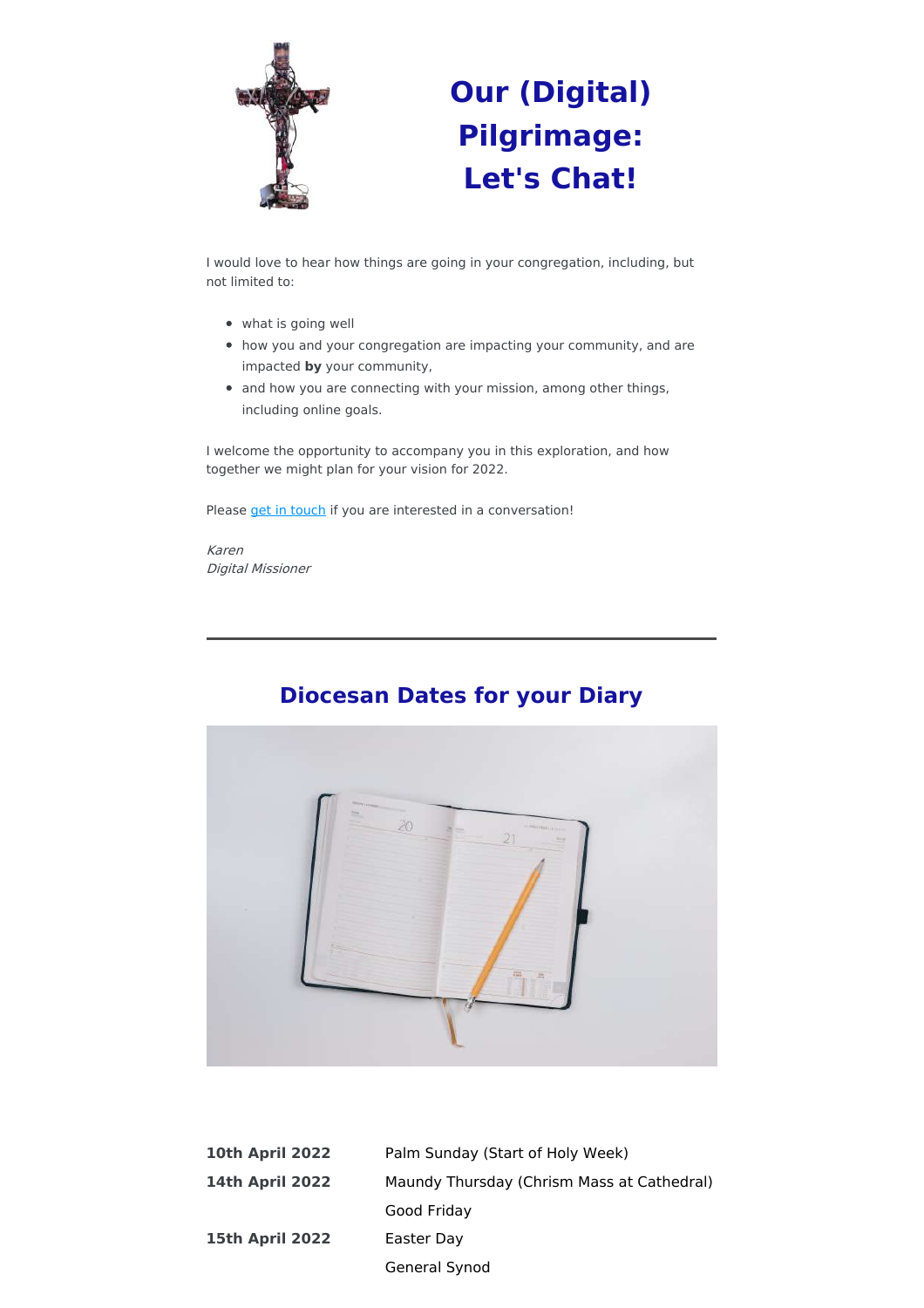| <b>17th April 2022</b> | Rochester to Canterbury Pilgrimage  |
|------------------------|-------------------------------------|
| 9th - 11th June        | Lambeth Conference                  |
| 2022 5th - 10th        | Fife Pilgrim Way / Three Saints Way |
| <b>July 2022</b>       | Pilgrimages                         |
| 26th July - 8th        |                                     |
| <b>August</b>          |                                     |
| 5th - 10th             |                                     |
| September              |                                     |

# **Upcoming Church Pastoral Aid Society training events**

Church Pastoral Aid Society has provided details of their January and February training events for church leaders. You can also see a full list of upcoming CPAS training events [here](http://www.cpas.org.uk/events).

#### **Leading from the Second Chair Online, 27 April (9.30am-12.30pm)**

Second chair leaders can significantly impact church life. This morning workshop will explore both how to be a blessing to others, and some of the common tensions of being in the second chair. Suitable for second chair leaders and first chair leaders.

Click here to [book](http://www.cpas.org.uk/secondchair)

#### **Leading a Church Plant Online, 10 May (9.30-11.30am)**

The second session in a three part series for those who are wondering about leading a church plant, leaders of sending churches, and those who are in the early stages of planting. Attend this session as a one off or as part of the series. Session three will be held on 14 June. Click here to [book](http://www.cpas.org.uk/churchplant)

#### **PCC Tonight Training Evening Online, 10 May (7pm-9.20pm)**

A training evening for your whole PCC. Clarify the purpose and place of PCCs, explore some common dysfunctions, and be introduced to material you can use to shape its life.

Click here to [book](http://www.cpas.org.uk/pccevents)

#### **CPAS Leadership Webinar Online, 19 May (10-11am)**

Hosted by one of our team, James Lawrence will provide some input and there will be an opportunity for sharing ideas and exploring issues. Click here to [book](http://www.cpas.org.uk/webinars)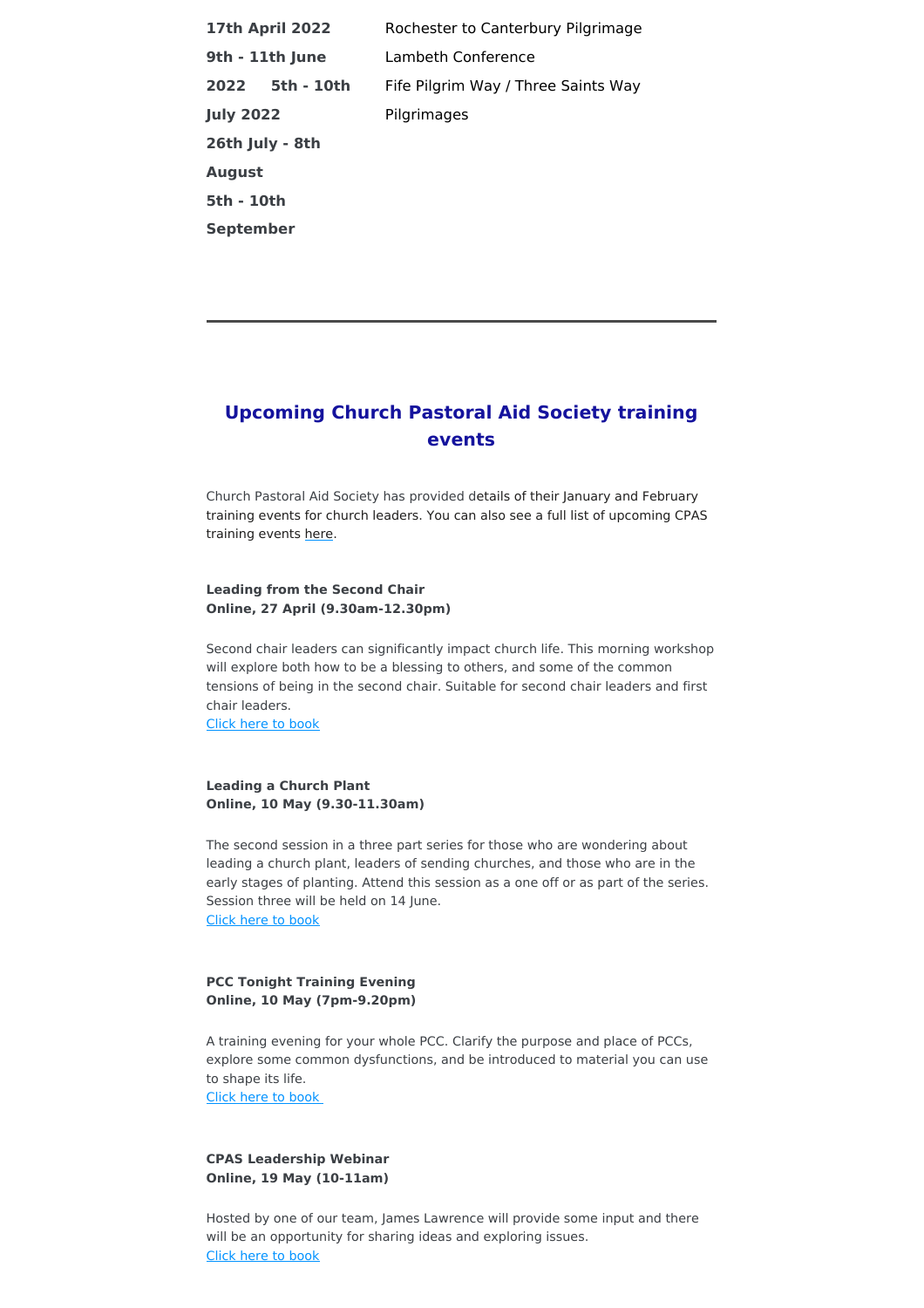#### **Making Meetings Matter Online, 21 June (9.30am-12.30pm)**

Full of practical insights, and exploring a simple model that can be used for any meeting (everything from the PCC to a pastoral occasion, from a supervision to a gathering of the WI), join us to improve your meetings. Click here to [book](http://www.cpas.org.uk/meetings)

#### **Leading in Evangelism Online, 28 June (9am-12.30pm)**

How do we encourage people to show and share their faith in appropriate ways? This interactive session, led by James Lawrence, CPAS Leadership Principal, will explore struggles and ideas for leading well in evangelism through this season. Click here to [book](http://www.cpas.org.uk/leadevangelism)



**On Holy Saturday**, consider pausing in stillness. This day between the cross and the resurrection, when God feels absent from the world, can all too easily be filled with a flutter of activity as churches decorate for Easter Sunday and families prepare for celebrations. But that first Holy Saturday - that Sabbath - was anything but celebratory for Jesus' followers, who must have felt as though their world had collapsed.

They laid him in a tomb.

And yes, he rose from the dead.

But first he lied there.

lifeless.

He knew suffering and death. And the desolation and emptiness of